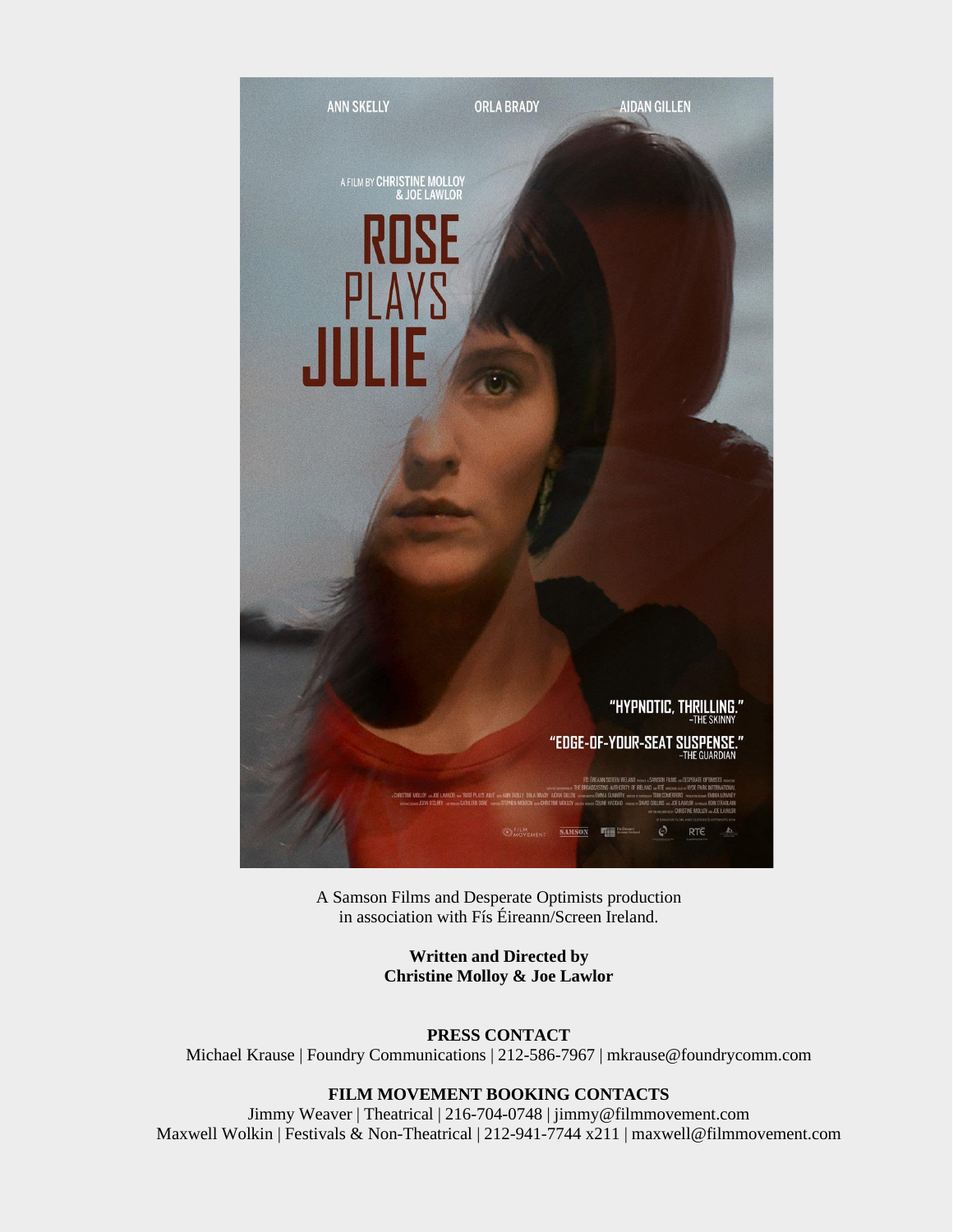### FILM INFORMATON

| Genre                       | Psychological Thriller                                                                                                                         |
|-----------------------------|------------------------------------------------------------------------------------------------------------------------------------------------|
| Year                        | 2019                                                                                                                                           |
| <b>Production Companies</b> | <b>Samson Films, Desperate Optimists Productions</b>                                                                                           |
| Funding                     | Developed with the assistance of Fís Éireann/Screen Ireland<br>and with the participation of the Broadcasting Authority of<br>Ireland and RTÉ. |

### TECHNICAL INFORMATON

| <b>Shooting Format</b>   | 2K          |
|--------------------------|-------------|
| <b>Sound Format</b>      | 5.1         |
| <b>Country of Origin</b> | Ireland     |
| Language                 | English     |
| <b>Running time</b>      | 100 minutes |
| <b>Aspect Ratio</b>      | 2.35:1      |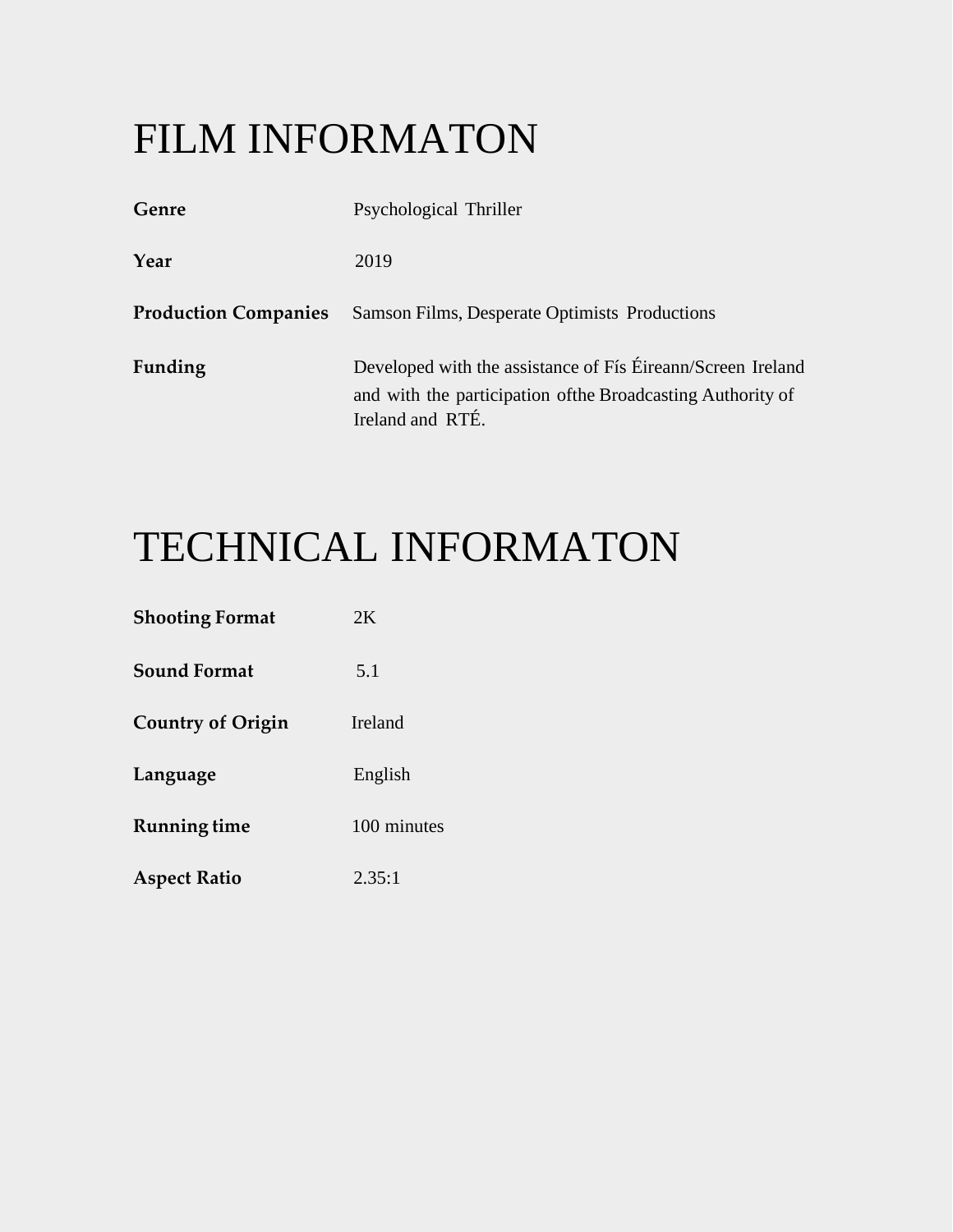#### **CREW**

| <b>Directors</b>              | Christine Molloy & Joe Lawlor |
|-------------------------------|-------------------------------|
| Writers                       | Christine Molloy & Joe Lawlor |
| Producers                     | David Collins & Joe Lawlor    |
| Co-Producer                   | Eoin O'Faolain                |
| <b>Executive Producer</b>     | Celine Haddad                 |
| Director of Photography       | Tom Comerford                 |
| <b>Production Designer</b>    | Emma Lowney                   |
| Editor                        | <b>Christine Molloy</b>       |
| Composer                      | Stephen McKeon                |
| <b>Line Producer</b>          | <b>Cathleen Dore</b>          |
| <b>Costume Designer</b>       | Joan O'Clery                  |
| <b>Casting Director</b>       | Emma Gunnery                  |
| <b>Production Executive</b>   | Claire McCabe                 |
| <b>Production Coordinator</b> | Dawn Mac Allister             |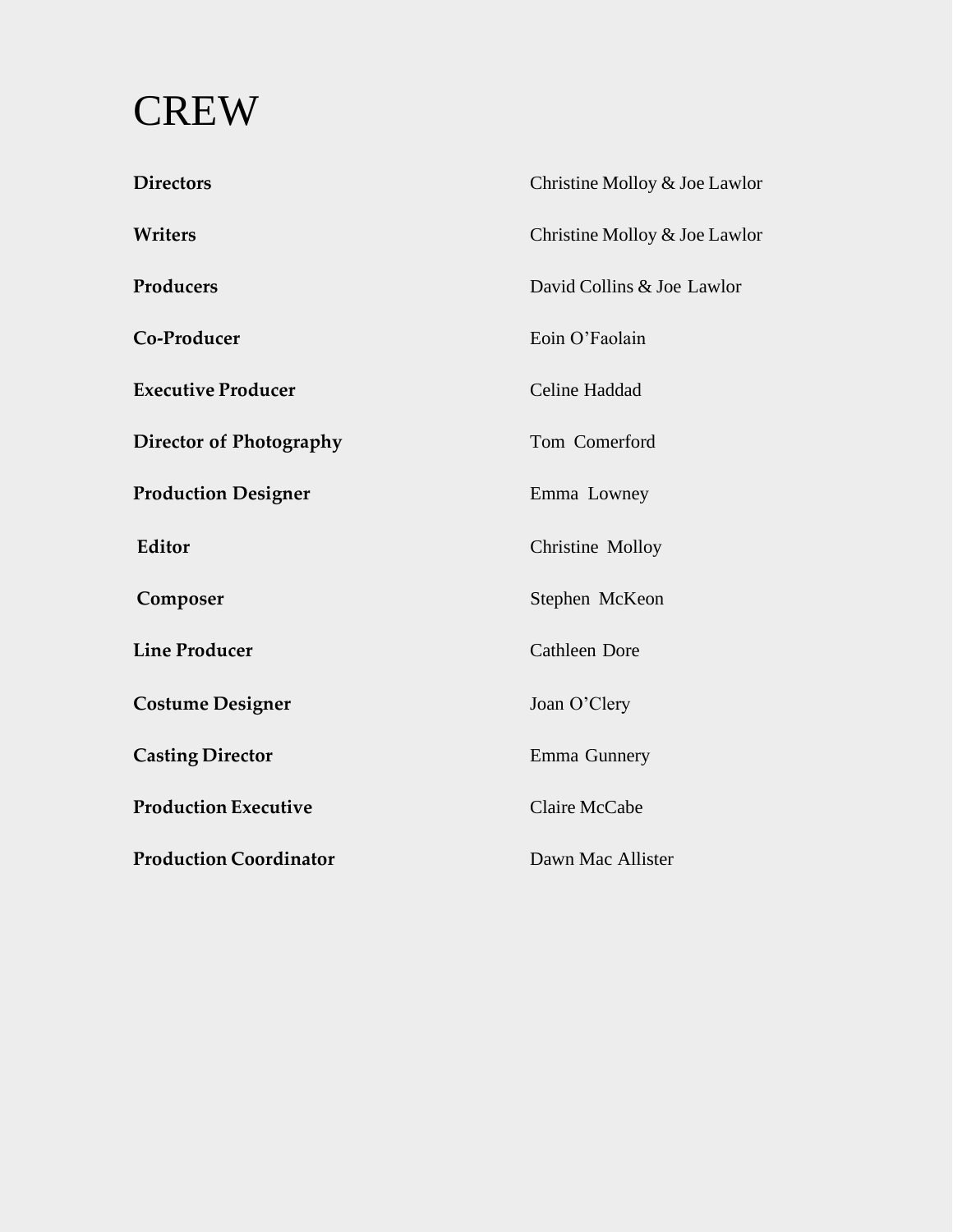## **CAST**

| Rose                | Ann Skelly         |
|---------------------|--------------------|
| Ellen               | Orla Brady         |
| Peter               | Aidan Gillen       |
| Molly               | Annabell Rickerby  |
| Teresa              | Catherine Walker   |
| Valerie             | Joanne Crawford    |
| Dr. Langan          | Alan Howley        |
| Eva                 | Sadie Soverall     |
| <b>Young Man</b>    | <b>Jack McEvoy</b> |
| Young Woman         | Hannah Behan       |
| Archaeologist       | Esosa Ighodaro     |
| Oldest Child        | Molly Rose Lawlor  |
| Farm Hand           | Lochlann O'Mearáin |
| Derry               | Derry Lawlor       |
| <b>Vampire Girl</b> | Lily Brand         |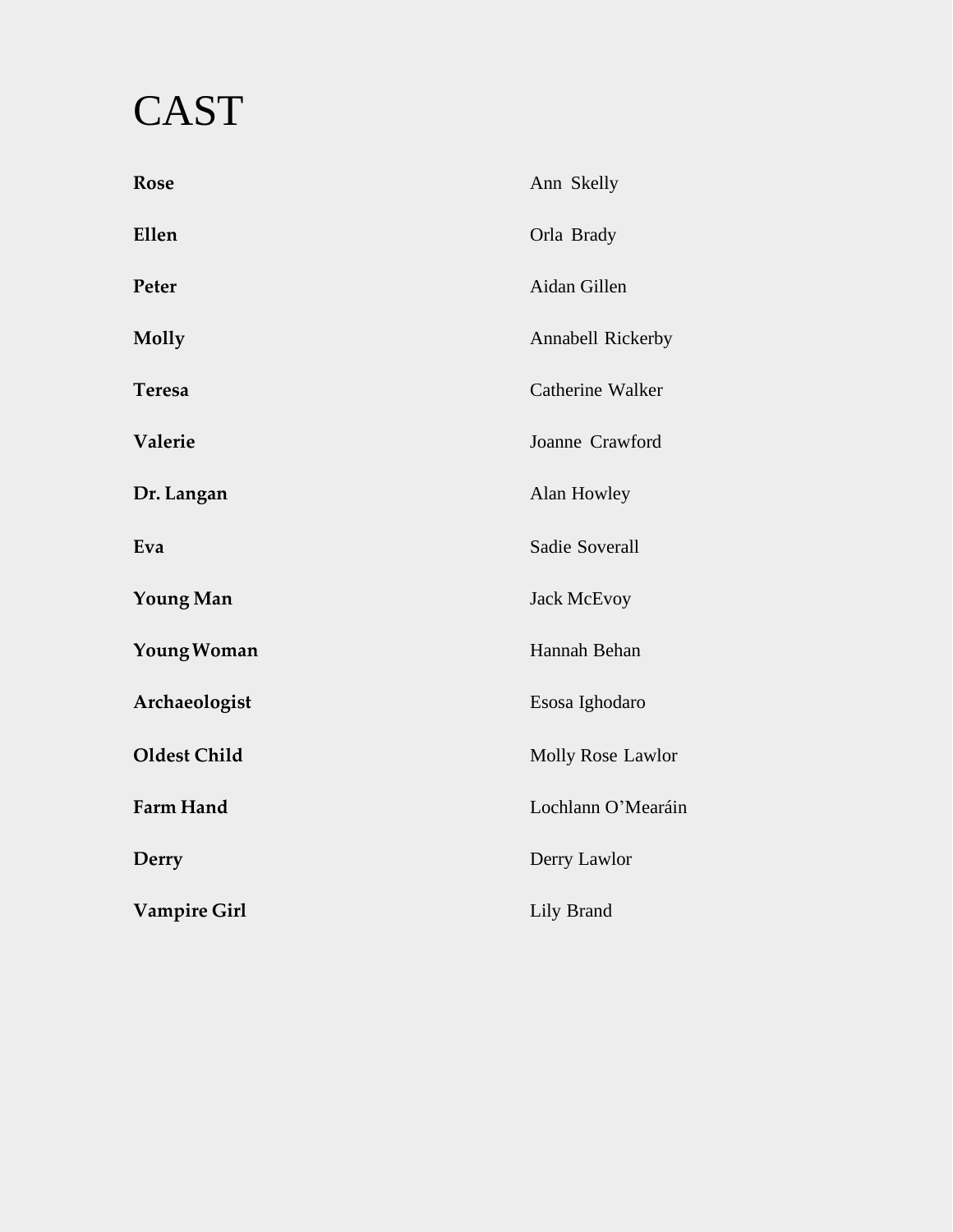

# LOGLINE

A young adopted woman tracks down her birth mother only to be confronted by revelations that draw her into the dark world of her father.

### SYNOPSIS

Rose is at university studying veterinary science. An only child, she has enjoyed a loving relationship with her adoptive parents. However, for as long as Rose can remember she has wanted to know who her biological parents are and the facts of her true identity. After years trying to trace her birth mother, Rose now has a name and a number. All she has to do is pick up the phone and call. When she does it quickly becomes clear that her birth mother has no wish to have any contact. Rose is shattered. A renewed and deepened sense of rejection compels her to keep going. Rose travels from Dublin to London in an effort to confront her birth mother, Ellen.

Ellen is deeply disturbed when Rose turns up unannounced. The very existence of this young woman threatens the stability of the new life Ellen has painstakingly put together. But Rose proves very tenacious and Ellen is forced to reveal a secret she has kept hidden for over twenty years. This shocking revelation forces Rose to accept the violent nature of how she came into existence.

Rose believes she has little to lose but much to gain when she sets out to confront her biological father, Peter. What Rose cannot possibly foresee is that she is on a collision course that will prove both violent and unsettling – dark forces gather and threaten to destroy her already fragile sense of her own identity.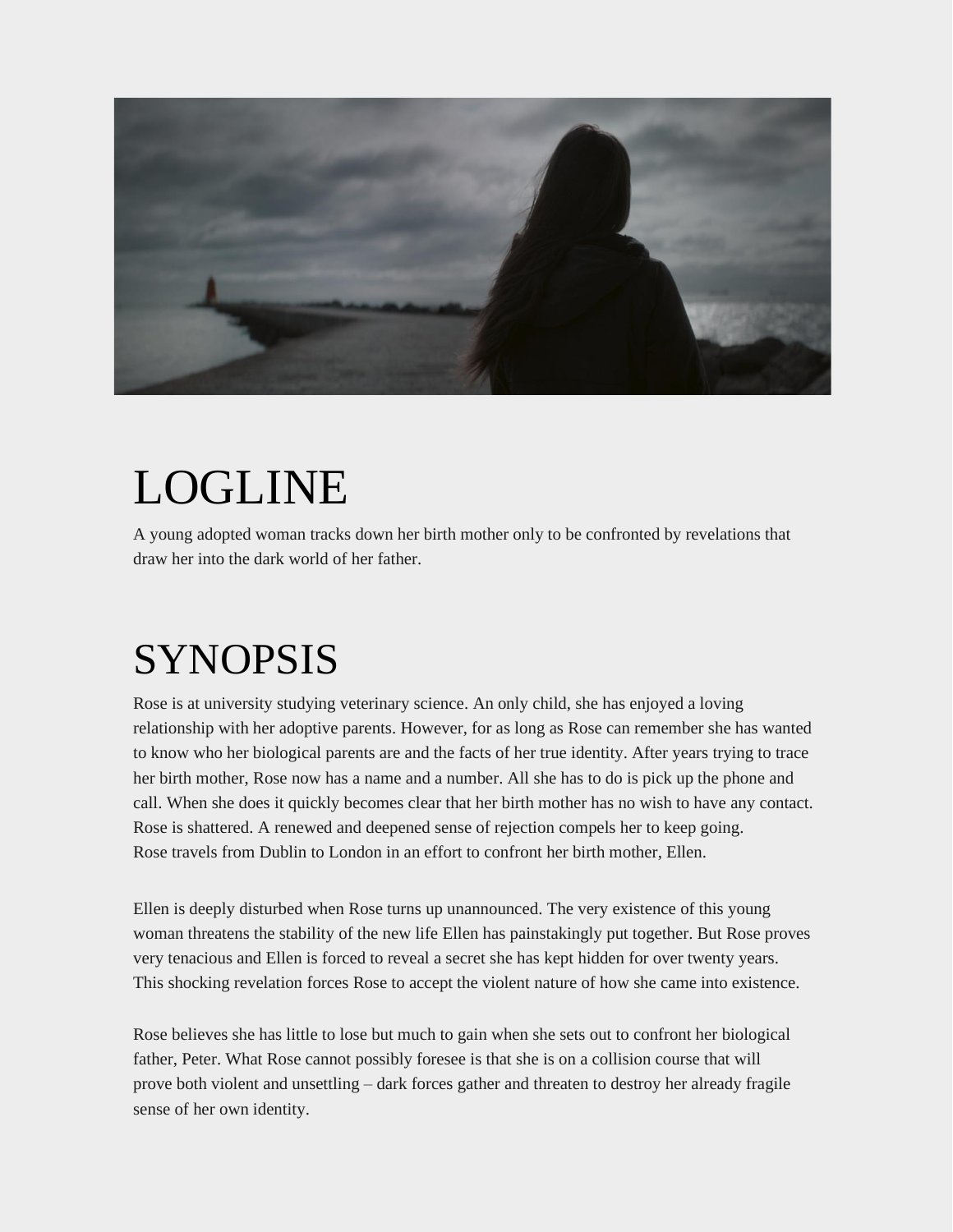

### DIRECTORS' STATEMENT

In the early stages of developing a new script we begin by walking. The walk to the river Thames from our home in East London takes about 90 minutes there and back. Walking and talking has been pivotal to how we work on scripts together. Over the course of a year, we began most days with this walk. Making our way along the Regent's Canal, a story about a young adopted woman began to take hold, and as the months went by, we slowly began to tease out the details of the story and how we wanted to express the story. This encapsulates the two most important things for us in filmmaking: the story but equally the storytelling.

#### **IDENTITY**

One day we will subject ourselves to psychoanalysis to find out why it is exactly we are so drawn to narratives and characters where the central focus is identity under duress. We're particularly interested in the loss of identity or the moment of transformation when someone's sense of their own identity is altered. Having made two previous films in which our main characters quite literally step into someone else's shoes and assimilate themselves into someone else's life, and in so doing find a way to move forward with their own life, with ROSE PLAYS JULIE we were intrigued by the idea that our central character Rose, could become a different version of herself, Julie, the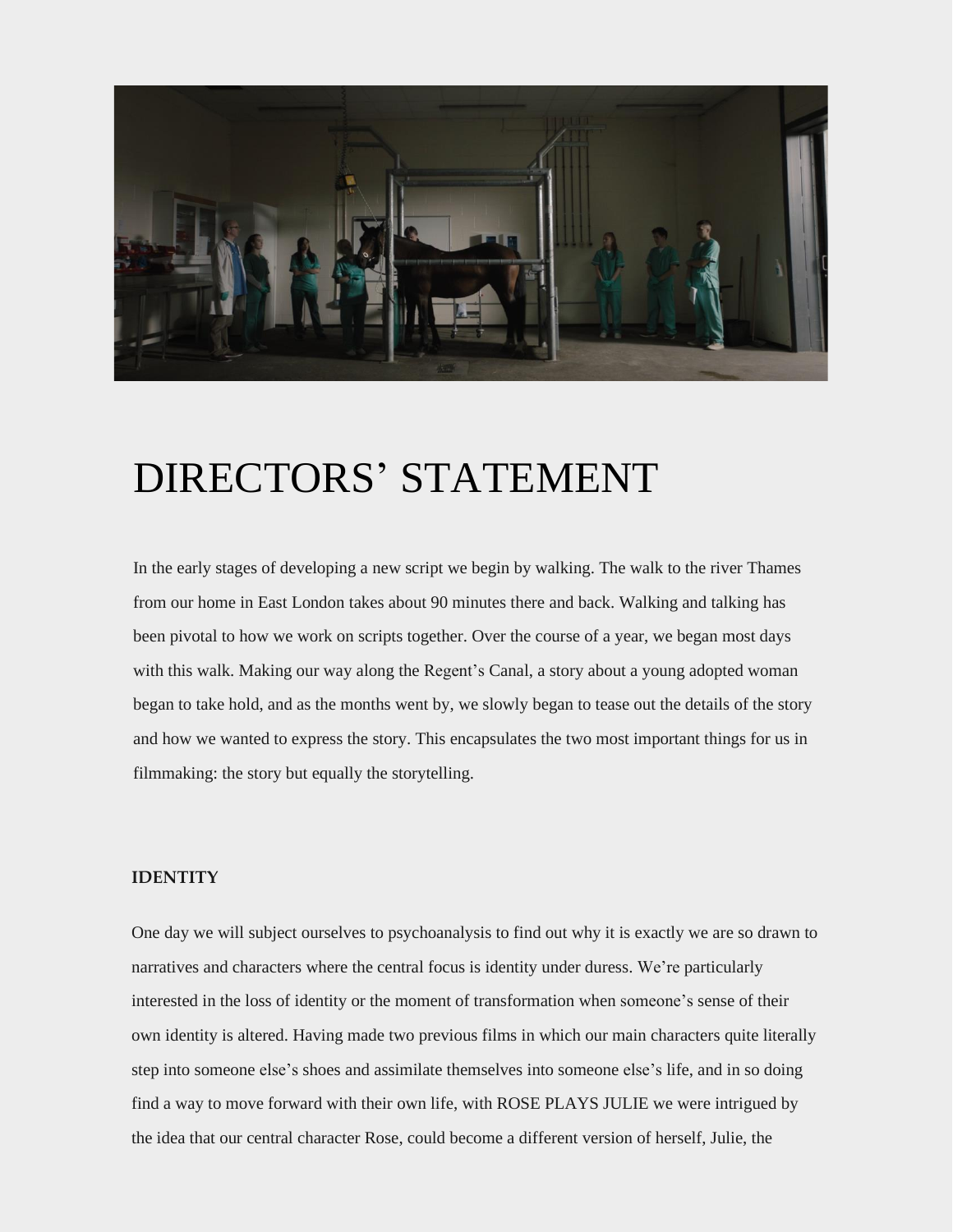person she would have been if she hadn't been put up for adoption. At the heart of the film is Rose's desire to reconcile these two different versions of herself, as not knowing her past – where she came from – she is struggling to imagine her future.

The theme of acting, or playing a role, is also a recurring idea in our previous films. In ROSE PLAYS JULIE, Rose isn't the only one to employ the skills of role playing. By its very nature, adoption – in particular closed adoptions where identifying information is withheld – creates alternative stories and narratives, and is often shrouded in mystery and even lies and untruths. Names get changed. Alternative certificates are issued. Histories get erased. Relationships are severed as new relationships are forged. How people experience adoption is different for everyone.

Whether an adopted person wants to find their birth parents or not, whether a birth parent wants contact with the child they gave up or not, is a very personal decision. In our story our character Rose is caught up in the reality of adoption as it exists in Ireland. In Ireland the power has always resided with the birth parent – specifically the birth mother. If the birth mother doesn't want to be traced, it is her right (legally) to deny her child contact. Rose's birth mother, Ellen, has good reason not to want contact of any kind with the daughter she gave up, and she has done everything she can to evade such contact, but Rose is tenacious and inevitably finds her way into Ellen's carefully constructed world. This is when the central idea in ROSE PLAYS JULIE merges with the other main idea that preoccupied our thoughts on our many walks – the exploration of the impact of sexual violence and the need for justice in whatever form it takes.

#### **VIOLENCE AND ITS IMPACT**

When we were nearing the end of the development of ROSE PLAYS JULIE the #MeToo movement took off and a spotlight was shone on the pervasiveness of sexual assault and violence in our society and the widespread abuses of power that allow it to happen unchecked and unpunished. It seemed that the themes at the heart of our story were suddenly center stage. From the first walk we undertook to the Thames, we always knew we also wanted to focus on the impact of rape. Not the act itself, but the aftermath. It seems so obvious to say, but it's not something we think of often in relation to rape, but it is the only crime that can be committed that can lead to the creation of a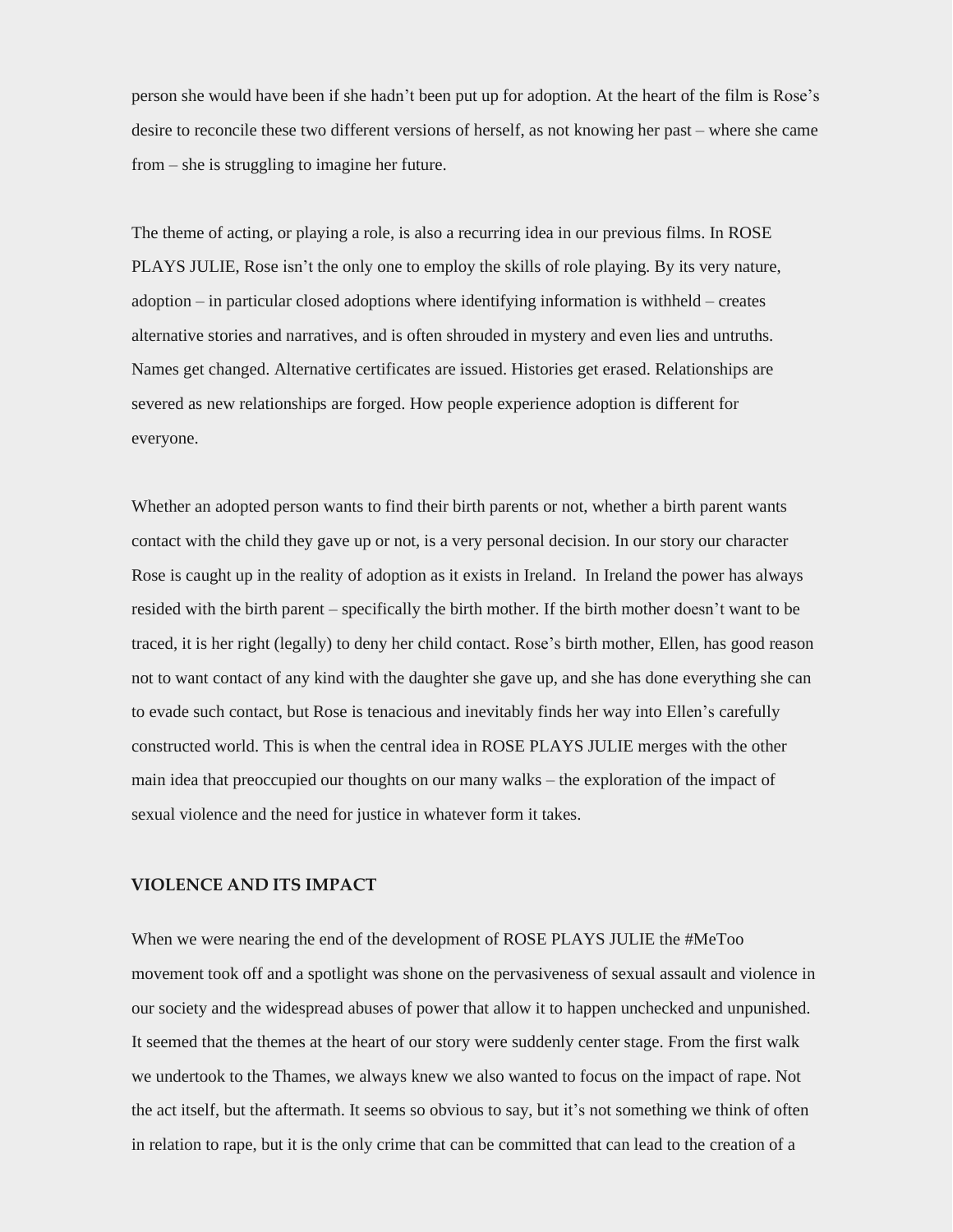new life. The impact of the violation, when it leads to rape conception, is shocking and challenging – particularly when we think of current regressive attitudes towards abortion – but we knew we wanted to explore this reality through Rose and Ellen's story. We wanted to enter into this dark, painful world by creating three characters – the Mother, the Father, the Child – who are irrevocably bound together by an act of violence. In that way, the story has an archetypal quality to it. It plays out like a Greek drama in a way.

#### **LOCATION**

With all of the above in mind, and a story that was taking shape, we stopped our walks to the Thames, and replaced those walks with trips back and forth to Dublin as we began to think about the storytelling – how we would tell this Greek drama for the screen. Locations are central to our thinking and central to the writing process.

ROSE PLAYS JULIE is our third narrative feature, but the first we have shot entirely in Ireland, with an Irish cast and crew. As the elements of our story began to crystallize, defining the worlds for our three main characters became as important as finessing the dialogue. Characters for us always exist within worlds. Worlds that have been specifically imagined for our character. They are not naturalistic worlds bound by the rules of realism. They are constructed worlds that express what we wish to say about our character. So, the worlds are very much "made up." For Rose, Ellen and Peter (Rose's birth father) we wanted to find the location they lived in – their private space where they could reveal things about themselves that otherwise would remain hidden – and the location(s) they worked in – the public spaces they occupied where they presented only a carefully controlled/acted version of themselves to the world. As well as this we needed to find two symbolic, resonating locations – the place of the rape and the place where Rose/Julie reside. These locations ultimately become the arenas in which the cast and crew, who will realize the film with you, get to play. You don't always get exactly what you want. Lots of practical considerations bare down on proceedings and compromises need to be made, and mental adjustments are needed to clear the obstacle course that is pre-production. But if the thinking has been laid down properly and you are surrounded by good, talented people, all becomes possible.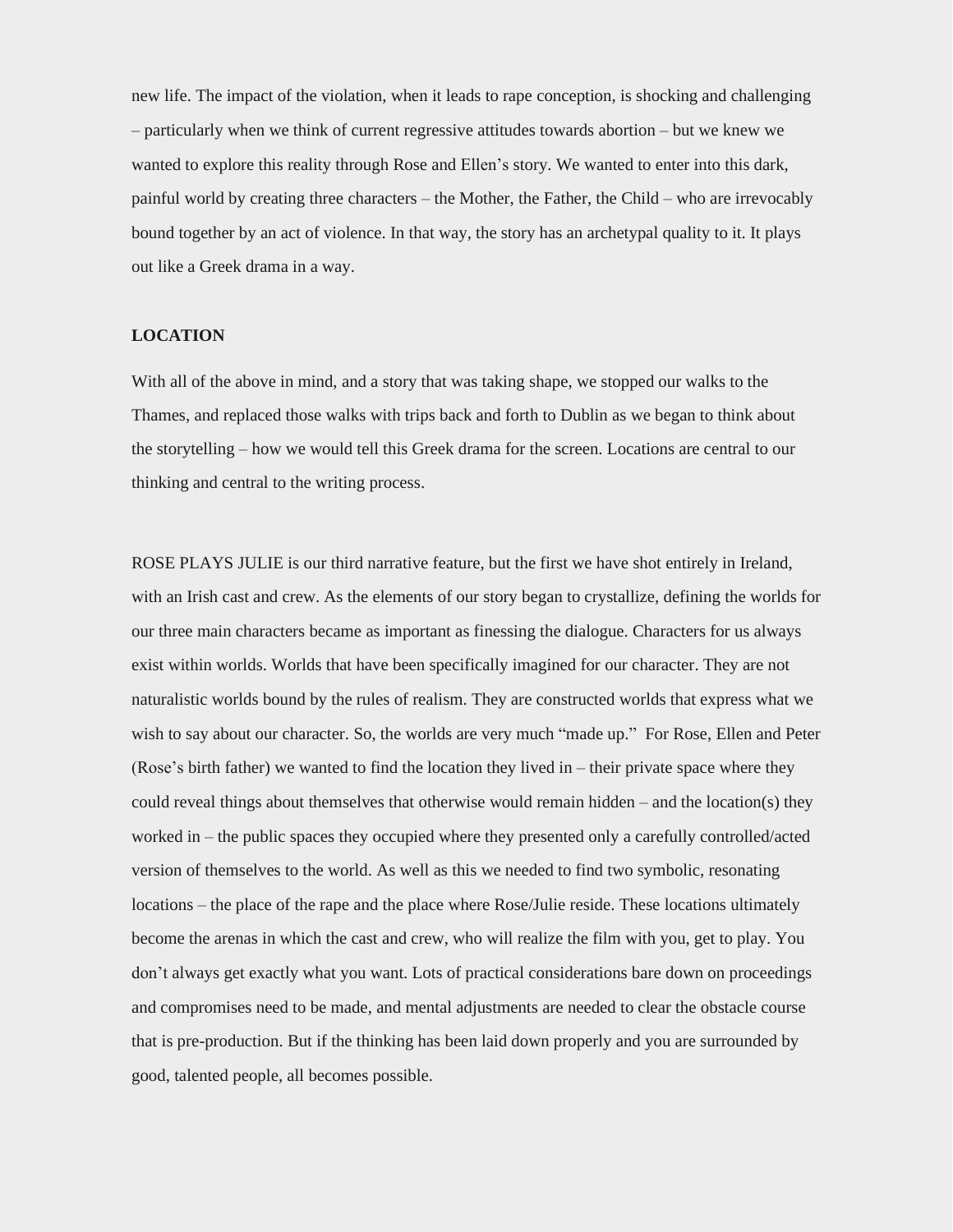Our heads of department were all people we were working with for the first time – Tom Comerford (DoP), Emma Lowney (Production Designer), Joan O'Clery (Costume Designer) – and so it is an act of faith on all our behaves. Filmmaking is a social undertaking. Collaboration is at its heart. We value that aspect of filmmaking more than anything. With ROSE PLAYS JULIE we got lucky.

#### **SOUND DESIGN AND MUSIC**

From the outset we knew that sound design would play an important role in how ROSE PLAYS JULIE would develop during post production. When we're editing we like to divide the roles. And so, Christine edits picture and dialogue while Joe begins to lay down a temp soundscape. This is not just a guide for the sound design team but it also helps to direct and navigate the edit. Allowing it to take shape. Normally a temp music track would be part of this work. But ROSE PLAYS JULIE proved curiously resistant to temp music. We just couldn't find the music to sit with the edit as it was taking shape. And yet we always imagined music being an essential part of the world of the film.

Then we invited Stephen McKeon to respond with a score. We had worked with Stephen on our previous narrative feature, MISTER JOHN. In the end it was clear why temp music was so difficult to find for the film. It never existed in the first place. The film was waiting for Stephen's singular response all along.

Of course, a psychoanalyst might want to know why we're drawn to the darker, more unsettling sides of these themes of ROSE PLAYS JULIE. There's no doubt that what drives the film forward is unsettling but what underpins it is our central characters – Rose and Ellen – moving beyond the pain to a place where they love and can be loved. Perhaps by having both qualities held in balance the ideas move beyond the genre of a psychological thriller and hopefully engage with important societal concerns regarding the complex relationships between men and women.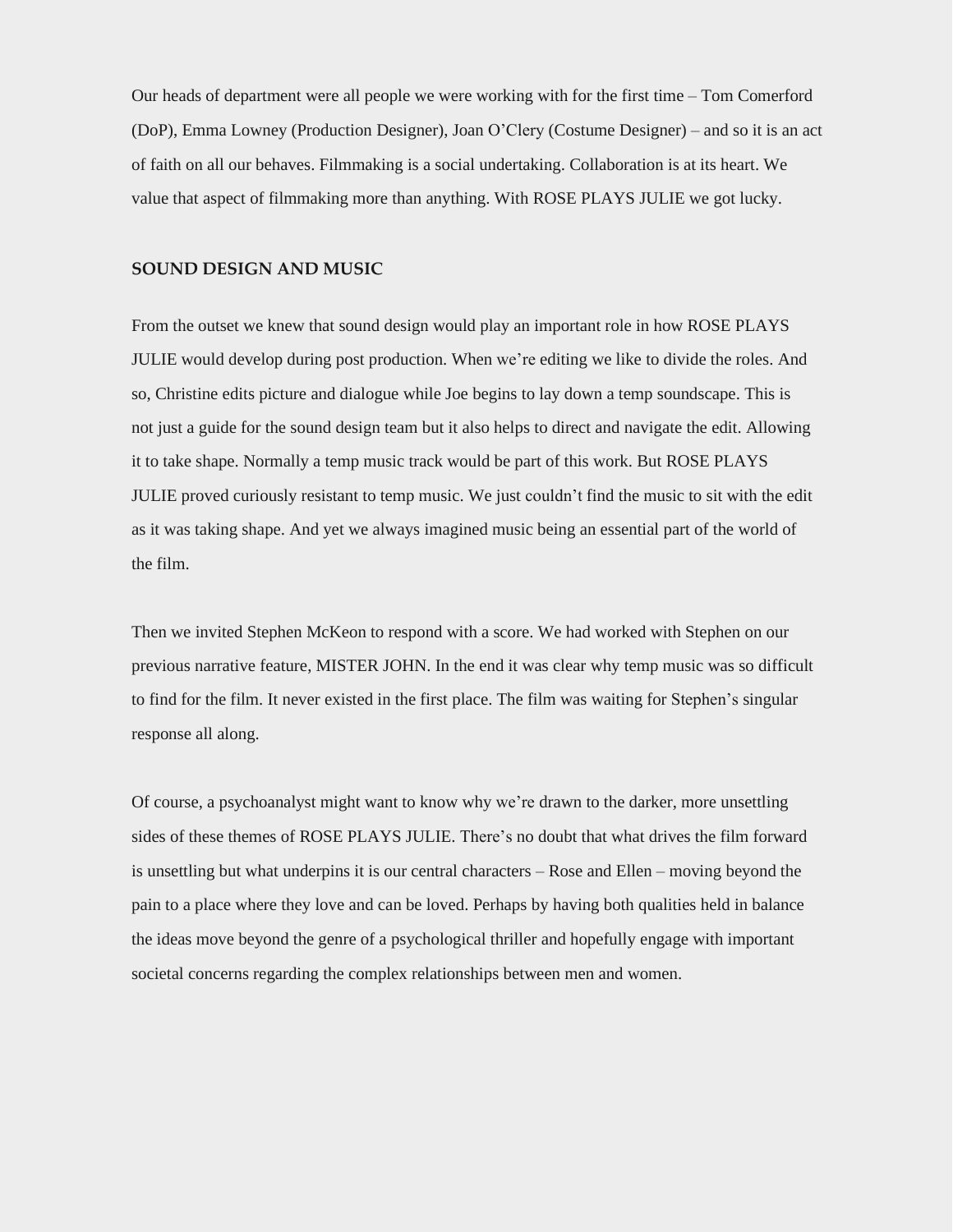

### DIRECTORS' BIOGRAPHY

Born in Dublin, Ireland Christine Molloy and Joe Lawlor studied theatre in the UK in the late 80s at Dartington College of Arts. From 1992 to 1999 they devised, directed and performed in several internationally acclaimed theatre shows before shifting their attention towards moving image-based work. Between 2000 and 2003 they directed a number of episodic, interactive works for the internet, and large-scale community video projects for galleries.

Between 2003 and 2010 Molloy and Lawlor produced, wrote and directed 10 acclaimed short films including the award winning WHO KILLED BROWN OWL and JOY. All shot on 35mm, the CIVIC LIFE films have screened extensively around the world including screenings at the 33rd Telluride Film Festival, the 36th International Film Festival Rotterdam, the 49th Thessaloniki International Film Festival and IndieLisboa '09.

HELEN, their award-winning debut feature film, premiered at the Edinburgh International Film Festival in June 2008 before screening at over 50 film festivals worldwide, as well as being released in several countries. In 2009 HELEN was nominated for an Evening Standard Film award and a Guardian First Film award. Their second feature film, MISTER JOHN, also premiered at the Edinburgh International Film Festival in June 2013 and was released in the UK and Ireland by Artificial Eye in September 2013.

In 2016, Molloy and Lawlor released to critical acclaim their debut documentary FURTHER BEYOND, and they are currently working on a follow up documentary, THE FUTURE TENSE.

Molloy and Lawlor live in London, UK with their daughter.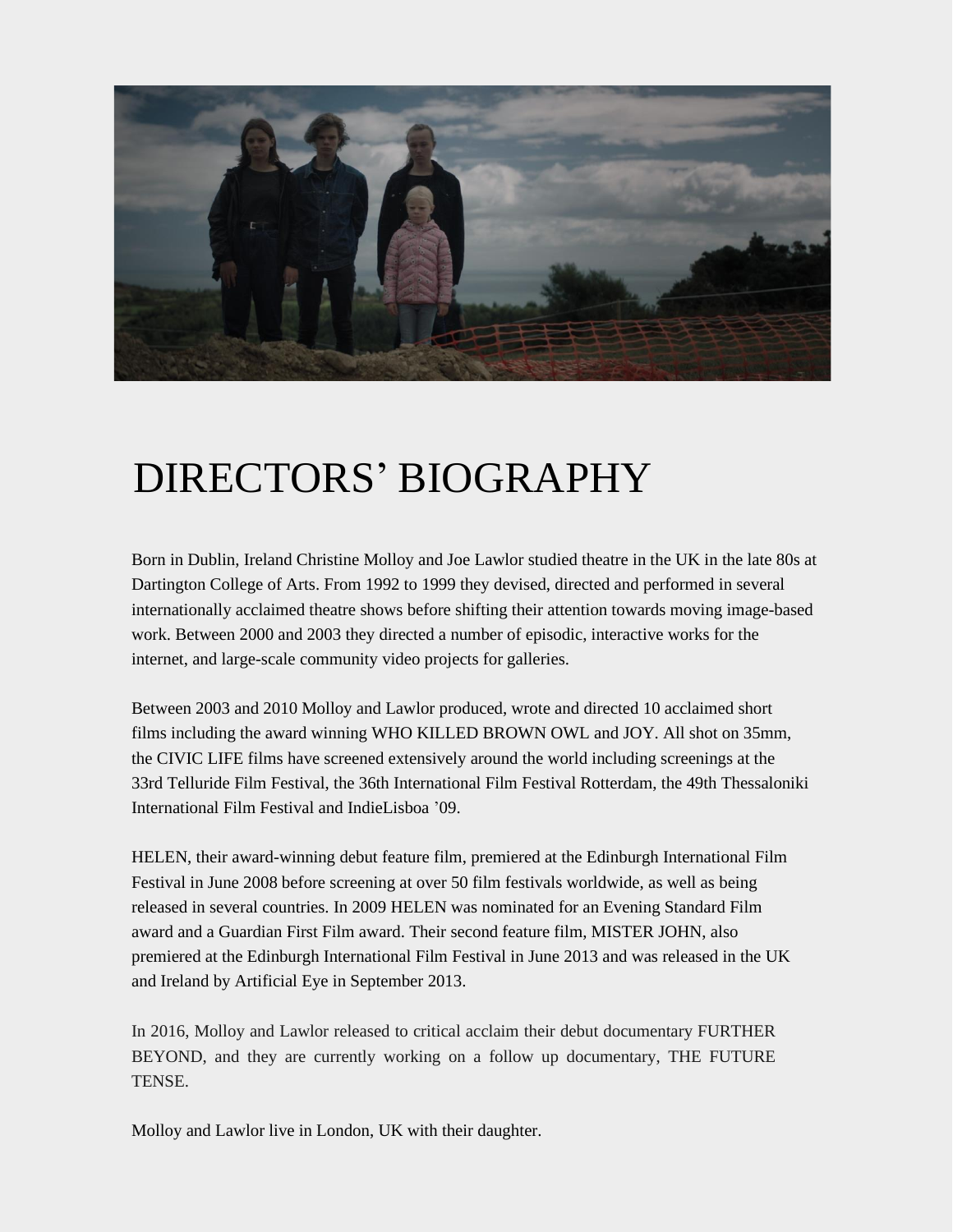### DIRECTORS' FILMOGRAPHY

#### **FEATURES**

Further Beyond Ireland | 2016 | Color | HD | 16:9 | 89 mins

Mister John UK/Ireland/Singapore | 2013 | Color | 35mm | 2.35:1 | 95 mins

Helen UK/Ireland | 2008 | Color | 35mm | 2.35:1 | 79 mins

#### **SHORTS**

Tiong Bahru Singapore | 2010 | Color | 35mm | 2.35:1 | 19 mins

Joy UK | 2007 | Color | 35mm | 2.35:1 | 9 mins

Daydream UK | 2007 | Color | 35mm | 2.35:1 | 29 mins

Now We Are Grown Up UK | 2005 | Color | 35mm | 2.35:1 | 12 mins

Leisure Centre UK/IRL | 2005 | Color | 35mm | 2.35:1 | 18 mins

Town Hall UK | 2005 | Color | 35mm | 2.35:1 | 11 mins

Twilight UK | 2005 | Color | 35mm | 2.35:1 | 5 mins

Revolution UK | 2004 | Color | 35mm | 2.35:1 | 10 mins

Moore Street IRL | 2004 | Swahili/English | Color | 35mm | 2.35:1 | 6 mins

Who Killed Brown Owl UK | 2004 | Color | 35mm | 2.35:1 | 9 mins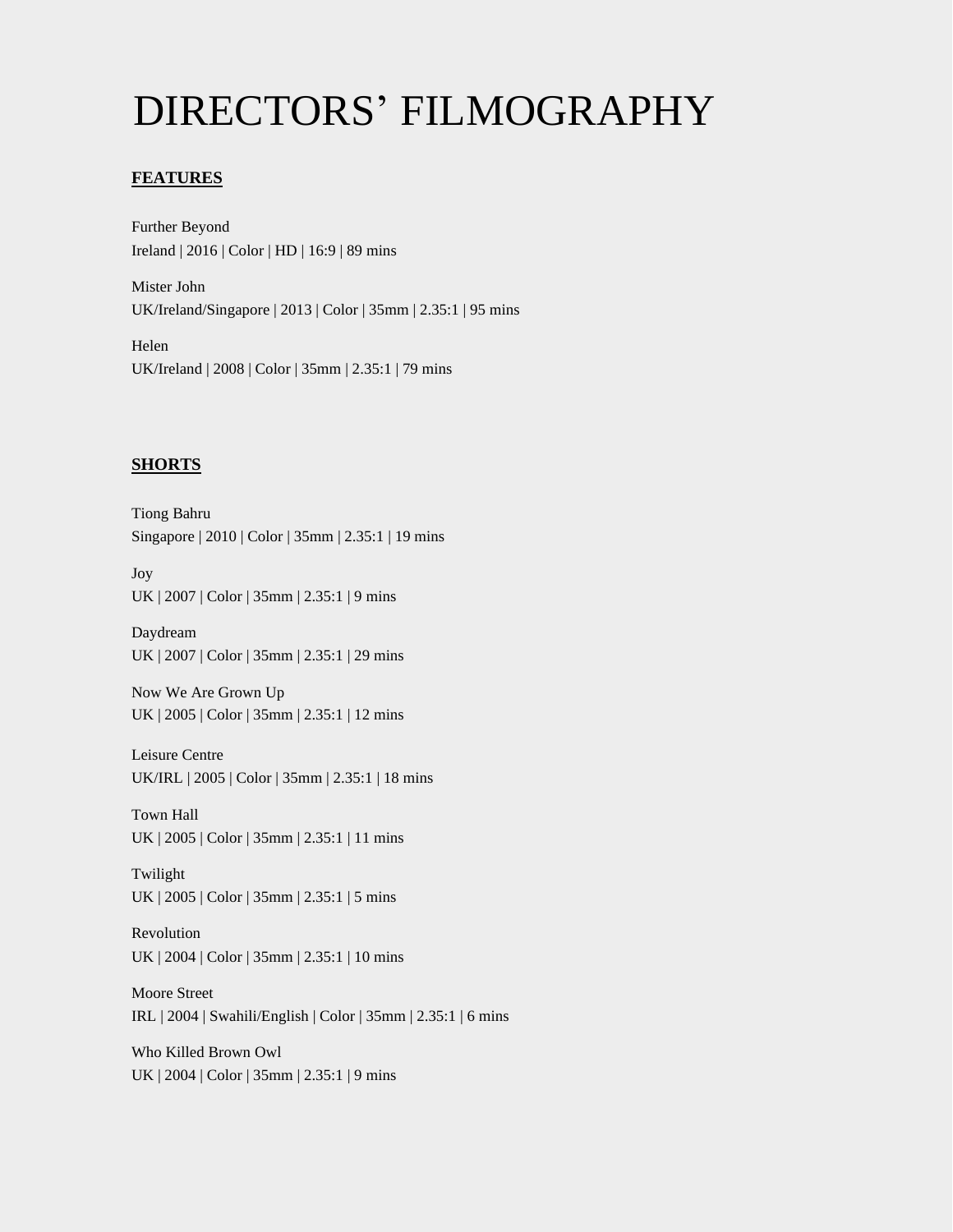

### PRODUCER'S BIOGRAPHY

David Collins runs Samson Films, one of Ireland's leading independent film companies. In addition to developing his own material, David acts as a co-producer and executive producer on a wide range of Irish, European and international feature film projects. The company has been awarded slate funding by Screen Ireland and the EU MEDIA programme amongst others. David Collins is on the executive board of Screen Producers Ireland and is a member of the European Film Academy. Samson Films has a sister company, Accomplice Television, which specializes in producing original drama for television.

Notable recent credits include FLOAT LIKE A BUTTERFLY (2018), CELLAR DOOR (2018) and THE WITNESS (2018). Past achievements include the Oscar award-winning musical ONCE (2006), EDEN (2007), GRABBERS (2012) which screened during the Midnight Section at the Sundance Film Festival and was part of the official selection at Karlovy Vary International Film Festival, TIGER RAID (2016) which was part of the official selection at the Tribeca Film Festival and the Edinburgh International Film Festival and A DARK SONG (2017) which won the SITGES New Vision Award for Best Motion Picture.

Through Accomplice Television, David has produced the multiple award-winning television drama series BACHELORS WALK and PURE MULE both for RTE Television and more recently co-produced JACK TAYLOR SHOT DOWN for ZDF and TV3. He was also the Irish Co-Producer on the \$15m ITV Studios television series TITANIC, written by Julian Fellowes.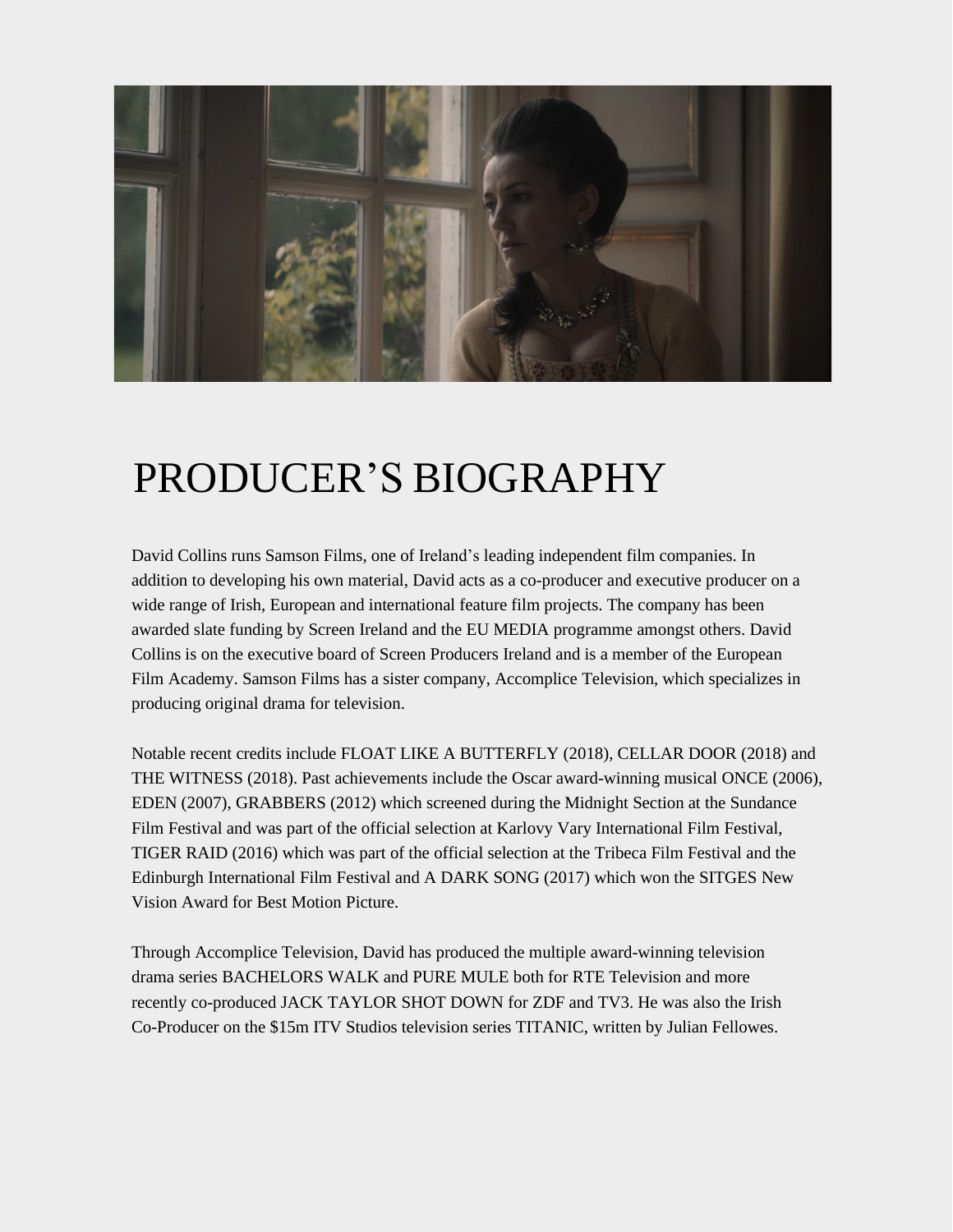

### CAST BIOGRAPHY

#### **ANN SKELLY**

(Rose)

Ann was most recently seen as the female lead, Beth Winters, opposite Jamie Dornan in the BBC drama DEATH AND NIGHTINGALES, an adaptation of the novel written and directed by Allan Cubitt. Ann also appeared as Annie Moffat in the BBC mini-series LITTLE WOMEN, Biddy Lambert in the drama series REBELLION for RTE, Hannah Baylor in the Blackpills series PLAYGROUND created by Luc Besson for Apple TV France.

As a teenager Ann created the recurring role of Rachel Reid in the IFTA award winning serialized Irish drama, RED ROCK for TV3/BBC/Amazon Prime, produced by Element Pictures and Angel Station.

Recent films include: KISSING CANDICE (2017) directed by Aoife McArdle for which she was nominated for a Rising Star Award and a Best Actress in a Lead Role at the 2018 IFTA's.

Ann will be one of the leads in the Joss Whedon created, upcoming HBO original sci-fi drama series THE NEVERS, which will premiere in April 2021.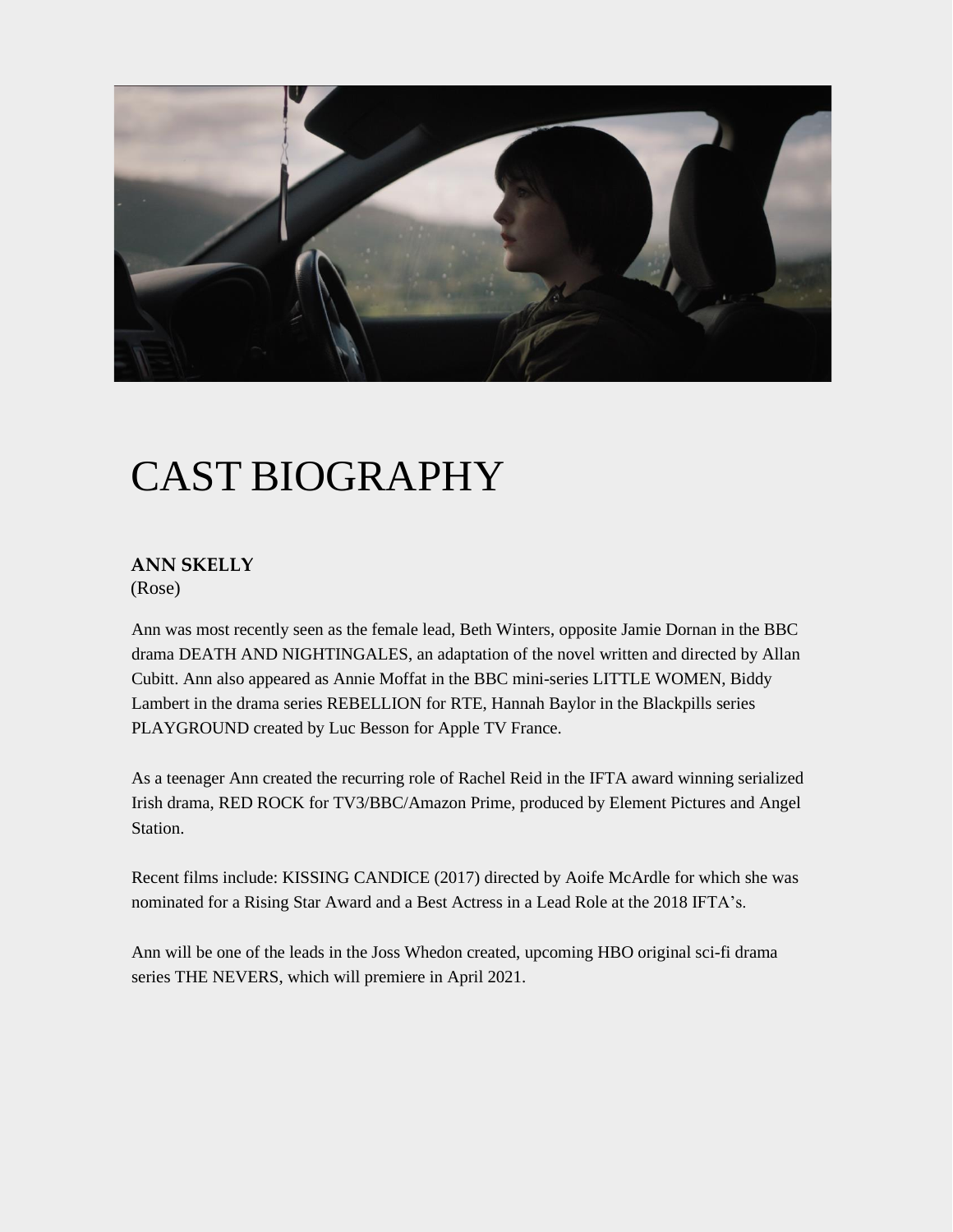

#### CAST BIOGRAPHY

#### **ORLA BRADY** (Ellen)

Irish-born Orla Brady studied acting at the Ecole Phillippe Gaulier in Paris. Upon returning to Dublin, she won the role of Adela in THE HOUSE OF BERNARDA ALBA at the Gate Theatre. Since then, she has been working on both sides of the Atlantic with a career mix of television, film, and stage to her credit.

Recent credits include A GIRL FROM MOGADISHU (2019), THE FOREIGNER (2017), INTO THE BADLANDS (2015-2019) and COLLATERAL (2018).

Orla stars in the lead role of the current RTÉ/Acorn TV comedy-drama series THE SOUTH WESTERLIES (2020).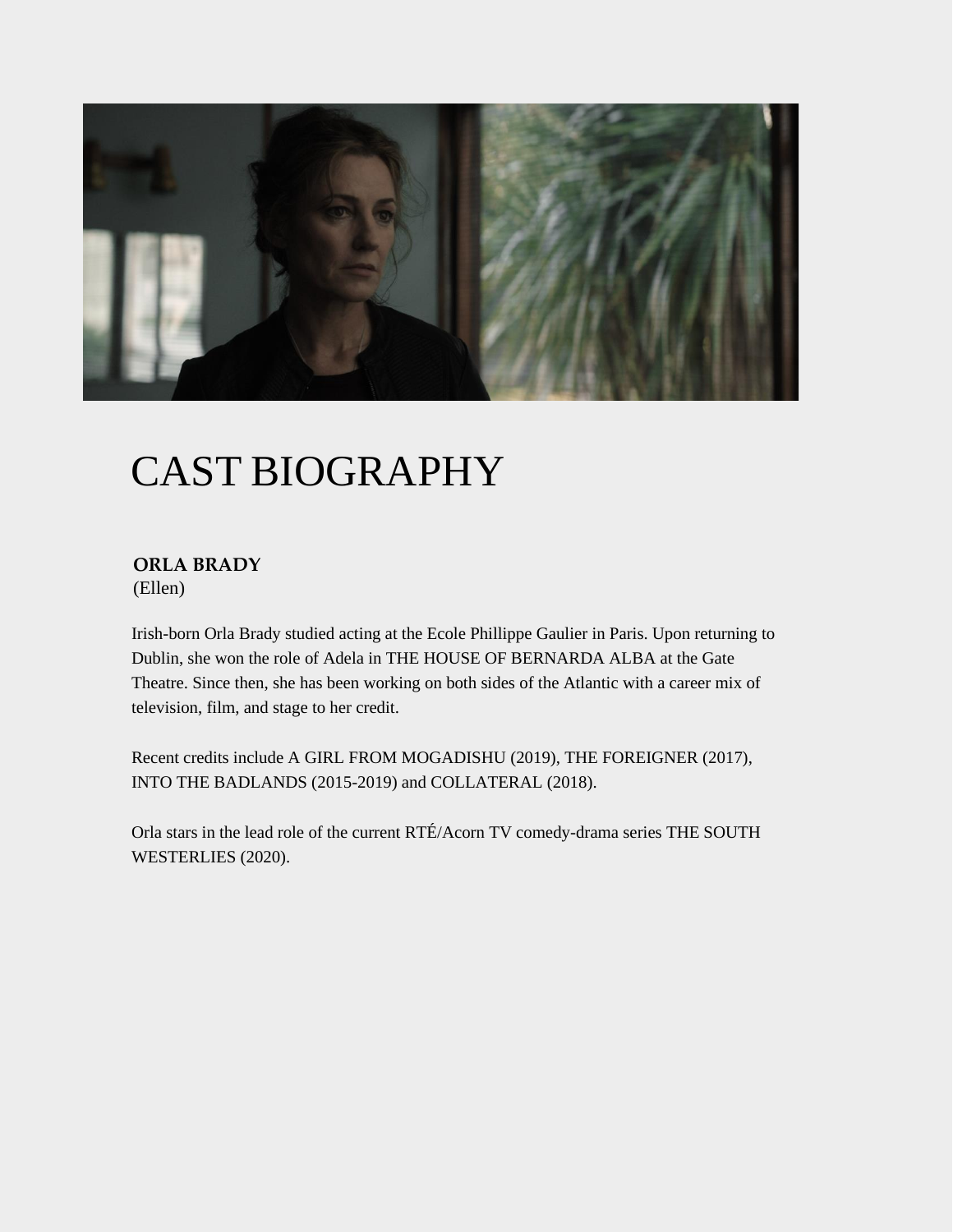

### CAST BIOGRAPHY

#### **AIDAN GILLEN** (Peter)

Aidan Gillen is an Irish actor. He is best known for portraying Petyr "Littlefinger" Baelish in the HBO series GAME OF THRONES (2011), CIA operative Bill Wilson in THE DARK KNIGHT RISES (2012), Stuart Alan Jones in the Channel 4 series QUEER AS FOLK (1999), John Boy in the RTÉ Television series LOVE/HATE (2010), and Tommy Carcetti in the HBO series THE WIRE (2002).

Recent films include: Oscar winning BOHEMIAN RHAPSODY (2018), DAVE ALLEN AT PEACE (2018), WE OURSELVES (2018), and MAZE RUNNER: THE DEATH CURE (2018).

Gillen has won three Irish Film & Television Awards and has been nominated for a British Academy Television Award, a British Independent Film Award, and four Screen Actors Guild Awards.